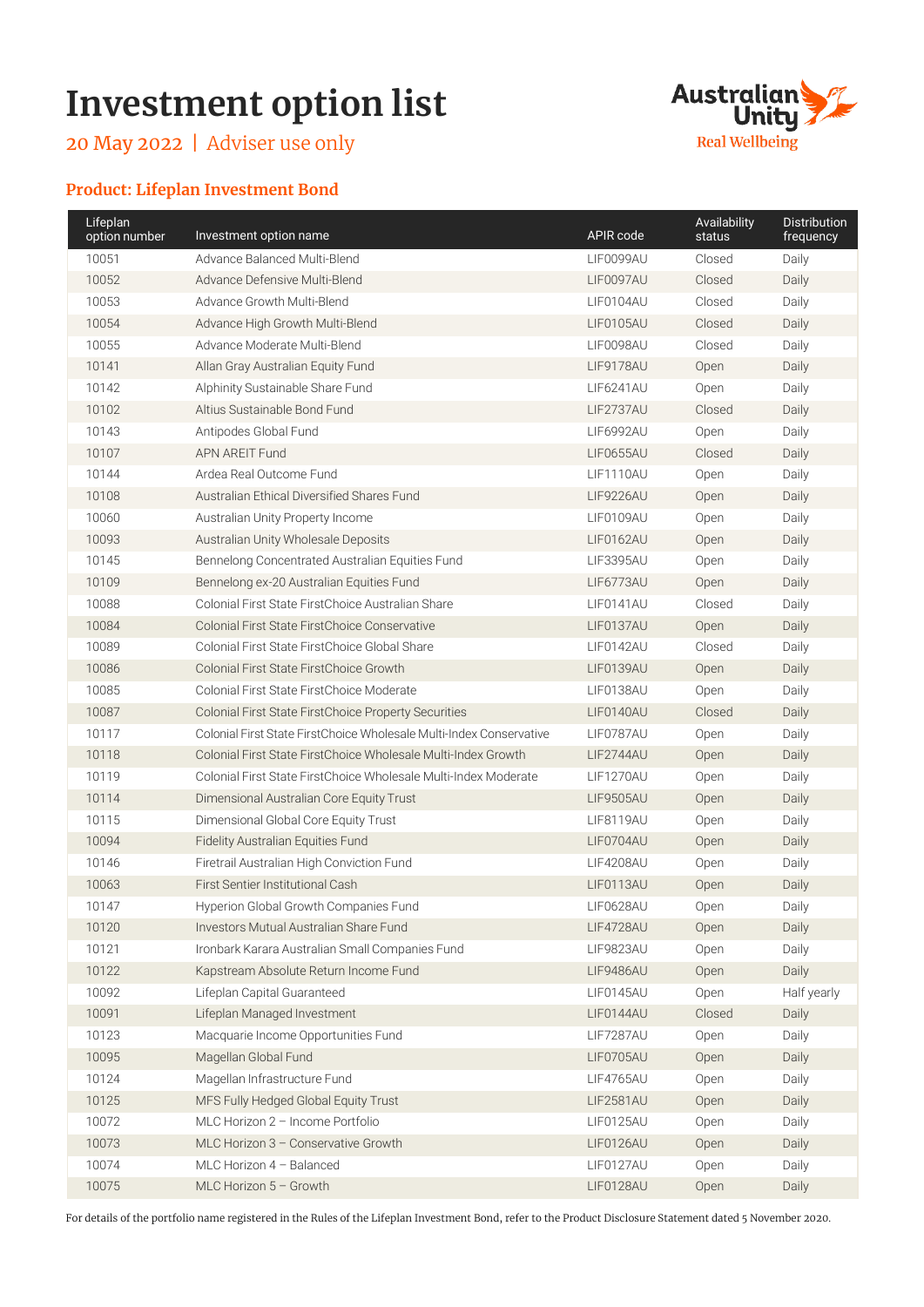# **Product: Lifeplan Investment Bond (continued)**

| Lifeplan<br>option number | Investment option name                                                                             | APIR code        | Availability<br>status | Distribution<br>frequency |
|---------------------------|----------------------------------------------------------------------------------------------------|------------------|------------------------|---------------------------|
| 10126                     | MLC Wholesale Index Plus Balanced Portfolio<br><b>LIF9607AU</b>                                    |                  | Open                   | Daily                     |
| 10127                     | MLC Wholesale Index Plus Conservative Growth Portfolio                                             | LIF1771AU        | Open                   | Daily                     |
| 10148                     | P/E Global FX Alpha Fund                                                                           | <b>LIF9357AU</b> | Open                   | Daily                     |
| 10071                     | Pendal Active Balanced Fund                                                                        | LIF0124AU        | Open                   | Daily                     |
| 10112                     | Pendal Fixed Interest Fund                                                                         | LIF6118AU        | Closed                 | Daily                     |
| 10110                     | Pendal Focus Australian Share Fund                                                                 | LIF3379AU        | Open                   | Daily                     |
| 10111                     | Pendal Monthly Income Plus Fund                                                                    | <b>LIF3826AU</b> | Open                   | Daily                     |
| 10070                     | Pendal Short Term Income Securities Fund                                                           | LIF0123AU        | Open                   | Daily                     |
| 10077                     | Perpetual Balanced Growth                                                                          | LIF0130AU        | Open                   | Daily                     |
| 10076                     | Perpetual Conservative Growth                                                                      | LIF0129AU        | Open                   | Daily                     |
| 10078                     | Perpetual Industrial Share                                                                         | LIF0131AU        | Open                   | Daily                     |
| 10130                     | Perpetual Wholesale Australian Share Fund                                                          | <b>LIF2202AU</b> | Closed                 | Daily                     |
| 10129                     | Perpetual Wholesale Ethical SRI Fund                                                               | <b>LIF3806AU</b> | Open                   | Daily                     |
| 10096                     | PIMCO Australian Bond Fund                                                                         | LIF0706AU        | Open                   | Daily                     |
| 10097                     | PIMCO Global Bond Fund                                                                             | LIF0707AU        | Open                   | Daily                     |
| 10066                     | Platinum International Fund                                                                        | LIF0116AU        | Open                   | Daily                     |
| 10057                     | Platypus Australian Equities                                                                       | LIF0111AU        | Open                   | Daily                     |
| 10152                     | Premium Asia Fund                                                                                  | ALL1431AU        | Open                   | Daily                     |
| 10153                     | Premium Asia Income Fund                                                                           | ALL3478AU        | Open                   | Daily                     |
| 10131                     | Pro-D Balanced                                                                                     | <b>LIF3074AU</b> | Open                   | Daily                     |
| 10132                     | Pro-D Growth                                                                                       | <b>LIF6005AU</b> | Open                   | Daily                     |
| 10133                     | Pro-D High Growth                                                                                  | <b>LIF9075AU</b> | Open                   | Daily                     |
| 10149                     | Stewart Investors Worldwide Sustainability Fund<br>10134<br>T. Rowe Price Dynamic Global Bond Fund |                  | Open                   | Daily                     |
|                           |                                                                                                    |                  | Open                   | Daily                     |
| 10135                     | T.Rowe Price Global Equity Fund                                                                    | LIF8726AU        | Open                   | Daily                     |
| 10061                     | Talaria Global Equity Fund                                                                         | LIF0112AU        | Closed                 | Daily                     |
| 10136                     | UBS Diversified Fixed Income Fund                                                                  | LIF0852AU        | Open                   | Daily                     |
| 10079                     | Vanguard® Australian Fixed Interest Index Fund                                                     | LIF0132AU        | Open                   | Daily                     |
| 10098                     | Vanguard® Australian Property Securities Index Fund                                                | LIF0708AU        | Open                   | Daily                     |
| 10081                     | Vanguard® Australian Shares Index Fund                                                             | LIF0133AU        | Open                   | Daily                     |
| 10099                     | Vanguard® Balanced Index Fund                                                                      | LIF0709AU        | Open                   | Daily                     |
| 10137                     | Vanguard® Diversified Conservative Index Fund                                                      | LIF8708AU        | Open                   | Daily                     |
| 10138                     | Vanguard® Diversified High Growth Index Fund                                                       | LIF1507AU        | Open                   | Daily                     |
| 10150                     | Vanguard® Global Infrastructure Index Fund                                                         | <b>LIF6305AU</b> | Open                   | Daily                     |
| 10100                     | Vanguard® Growth Index Fund                                                                        | LIF0710AU        | Open                   | Daily                     |
| 10154                     | Vanguard® Ethically Conscious International Share Index Fund                                       | ALL3987AU        | Open                   | Daily                     |
| 10080                     | Vanguard® International Fixed Interest Index Fund (Hedged)                                         | LIF0135AU        | Open                   | Daily                     |
| 10139                     | Vanguard® International Property Securities Index Fund (Hedged)                                    | LIF4839AU        | Open                   | Daily                     |
| 10082                     | Vanguard® International Shares Index Fund                                                          | LIF0134AU        | Open                   | Daily                     |
| 10101                     | Vanguard® International Shares Index Fund (Hedged) AUD                                             | LIF0711AU        | Open                   | Daily                     |
| 10140                     | Winton Global Alpha Fund                                                                           | LIF2081AU        | Open                   | Daily                     |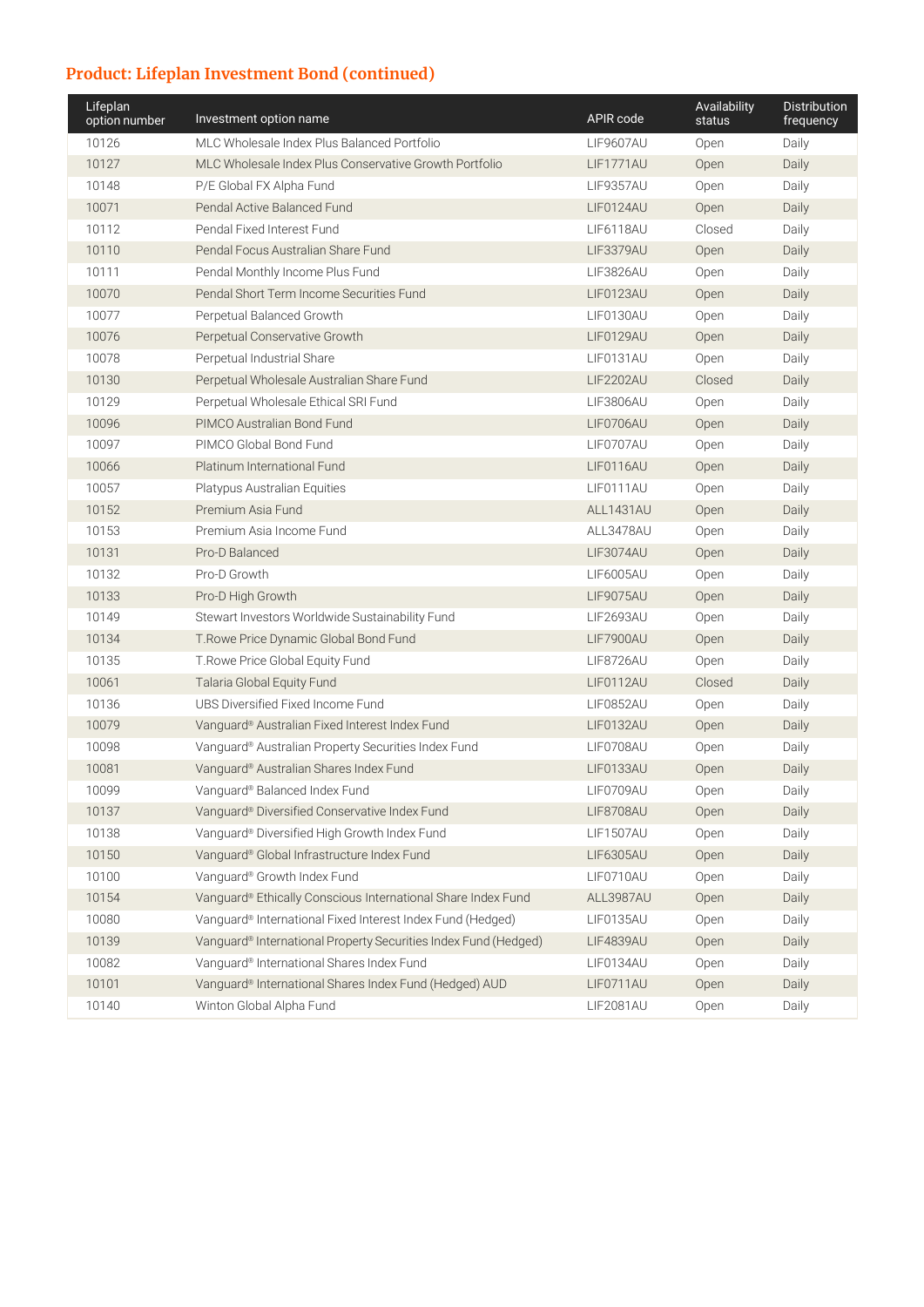# **Product: Lifeplan Education Bond**

| Lifeplan<br>option number | Investment option name                         | <b>APIR Code</b> | Availability<br>status | <b>Distribution</b><br>frequency |
|---------------------------|------------------------------------------------|------------------|------------------------|----------------------------------|
| 1001                      | AMP Capital Balanced Growth                    | LIF0146AU        | <b>Open</b>            | Daily                            |
| 1000                      | <b>AMP Capital Conservative</b>                | LIF0147AU        | Open                   | Daily                            |
| 1002                      | AMP Capital Sustainable Share                  | LIF0148AU        | Closed                 | Daily                            |
| 1012                      | Colonial First State First Choice Conservative | <b>LIF0152AU</b> | Open                   | Daily                            |
| 1014                      | Colonial First State FirstChoice Growth        | LIF0154AU        | Open                   | Daily                            |
| 1013                      | Colonial First State First Choice Moderate     | LIF0153AU        | Open                   | Daily                            |
| 1006                      | MLC Horizon 2 - Income Portfolio               | <b>LIF0155AU</b> | Open                   | Daily                            |
| 1007                      | MLC Horizon $4 -$ Balanced                     | <b>LIF0156AU</b> | Open                   | Daily                            |
| 1008                      | MLC Horizon $6 -$ Share                        | <b>LIF0157AU</b> | Open                   | Daily                            |
| 1004                      | Pendal Active Balanced Fund                    | LIF0150AU        | Open                   | Daily                            |
| 1003                      | Pendal Active Conservative Fund                | LIF0149AU        | <b>Open</b>            | Daily                            |
| 1005                      | Pendal Active Growth Fund                      | LIF0151AU        | Open                   | Daily                            |
| 1010                      | Perpetual Balanced Growth                      | <b>LIF0159AU</b> | Open                   | Daily                            |
| 1009                      | Perpetual Conservative                         | LIF0158AU        | Open                   | Daily                            |
| 1011                      | Perpetual Industrial Share                     | LIF0160AU        | Open                   | Daily                            |
| 1015                      | UBS Cash                                       | LIF0161AU        | Open                   | Daily                            |